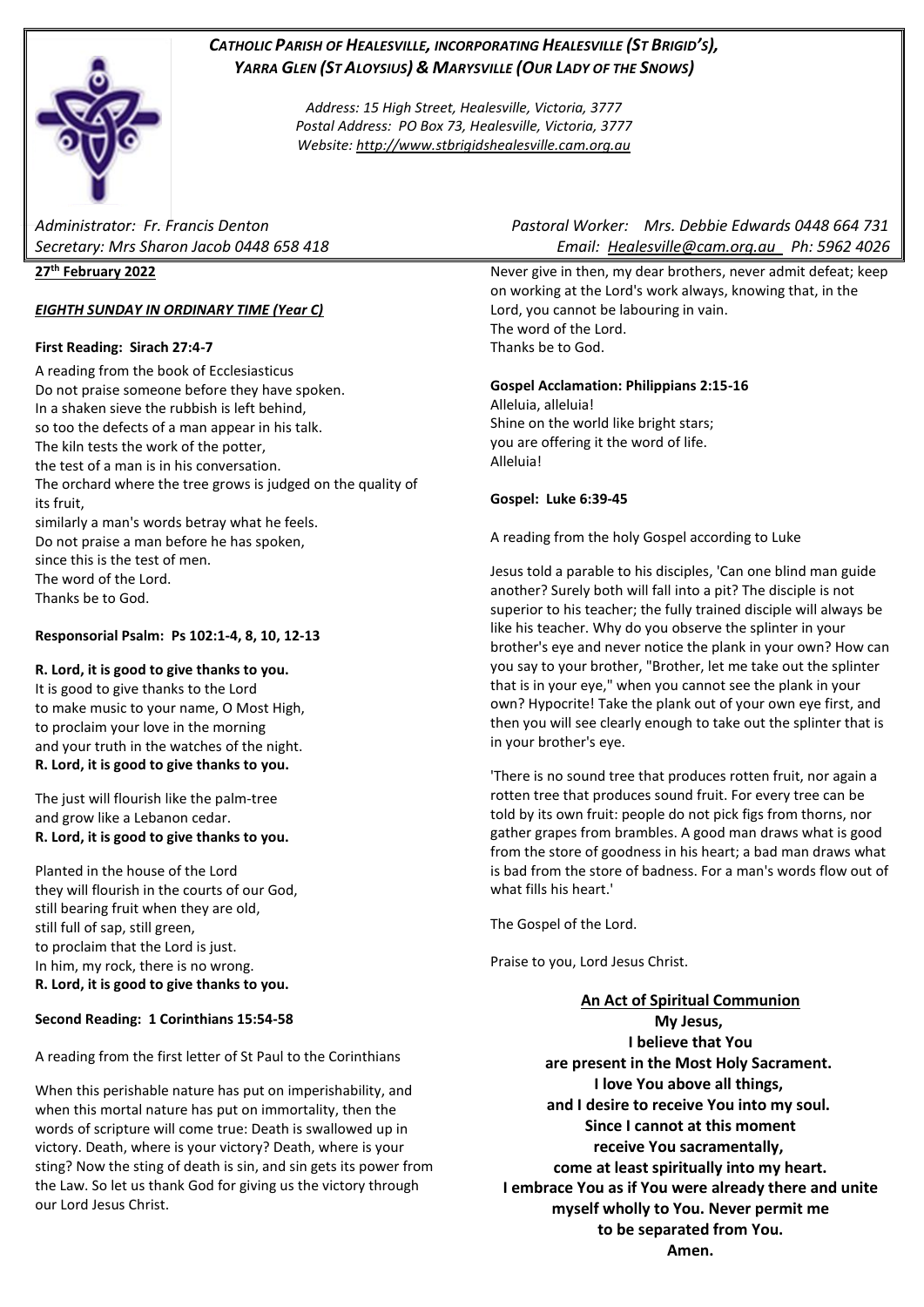## **Latest Guidelines from the Melbourne Catholic Archdiocese of Melbourne**

The key areas of change as of 11:59pm Friday 25<sup>th</sup> February (and including the changes from last Friday) are:

- Face coverings are not mandatory within Places of Worship or workplaces.
- QR code check-in to Places of Worship and particular workplaces (Parish offices) is no longer required. We understand this to also include when the faithful are using other facilities within the Parish (for example; hospitality to visitors following Mass or the celebration of a Baptism, Children's liturgy etc).
- There will not be any vaccination requirements nor any requirement for organisers to check vaccination status for attendees at Places of Worship for Weddings, Funerals, or general Worship. However, Workers at Places of Worship (staff and volunteers) must still be up-to-date with their vaccinations and have provided evidence of this to their 'employer.'

<https://melbournecatholic.org/covid-19-guidelines>

## **PARISH PRAYER LIST Recently Deceased:**

**Sick:** Babies Emmett, Noah Glen Christie, Tedi and Santi; Roman, Blake Smith, Trish Leahy, John Snell, Abby Sharp, Peter Munro, Megan, Bernie Jansen, Andrew Sharp, John, Glenn, Lyn Francis, Dorothy Barber, Fiona, Annie Preuss, Michelle Ryan, Damian, John, Alison, Heather, Julie Bates, Garry Dettman, Bradley Jordan, Jeanette Henkel, Richard Galbraith, Debbie Huby, Geoff Lucas, Sandra Donkin, Glen, Fred Coullas, Evie Gleeson, Indy Dawes, Rade Krstic, Megan Williams, Michael Wood, Michael, Margo & Stephen Youngberry, Marie Hammond, John Mulholland, Rhiannon Days, Val Savitt, Ron Garland, Jaz Nueber, James Cooney, Robert, Mary & Gerard Bariola, Tilly Van der Zee, Lydia, Joyce Slattery, Annie, Bob Ireland, Val & Michael Christie, Ted & Peter Bowling, Natasha, Mia, James, Mitchell Wilson, Veronica Ireland, Lauren, Brooke, Anthony, Laura Baosde Pinto, Michelle, Judy, Annette Fromholtz, John Wray, Lynn Doensen , Elsa Gianforte, Fiona M, Louise Janse, Rudi Wenhuda

# **FOR THOSE WHOSE ANNIVERSARIES ARE IN FEB**

Laurie Nairn (01.02.13), John Holland (08.02.11), Giobatta Mioni (09.02.49), John Doyle (09.02.17), Leonard Postlethwaite (10.02.09), George Shaddock (12.02.10), Zofia (Sonia) Howie (8.02.16), Dorothy Chan (13.02.07), Claire Keppel (16.02.94), Anton Wolke (20.02.07), Ian Read (22.02.08), Tubby Dennehy (23.02.03),

Jan Rijs (23.02.08), Sr Joan McKenna (26.02.16), Patricia Chandler (28.02.92), Des Murphy (29.02.08), Roy Grieve (27.02.93), Anne Huggett, Fr Bernie Hammond, Brian Warton

If you can help out in any way in keeping our gardens looking neat, please contact the office. Our gardening team needs assistance with big jobs and little, from mowing and whipper snipping to weeding. This need not be a big time commitment, we simply need generous parishioners to be available when they can to join a pool of willing hands to help maintain our large grounds. Thanks!

#### **Thanksgiving St Brigid's Healesville,**

#### **20th January 2022**

Thanksgiving: \$658.55 Presbytery: \$266.35

**Our Lady of the Snows - Marysville 17th January 2022** Thanksgiving: \$48.00

#### **St Aloysius - Yarra Glen**  Thanksgiving: \$40

#### **Easter Mass Times**

#### **14th April- 7:30 pm**.

Holy Thursday, Mass of the Lord's Supper followed by Altar of Repose, Individual Prayer and Adoration.

**15th April,** Good Friday. **3:00 pm** Passion of the Lord

**16th April**, Holy Saturday. **7.30pm** Easter Vigil Mass

**17th April** Easter Sunday Mass **10:30 am** St. Patrick's, Lilydale **8:30 am** St. Brigid's, Healesville

**Ash Wednesday 2nd March Mass Times**  9.15am – Lilydale 12 noon – Healesville 7pm – Lilydale

With Ash Wednesday in the coming week we will begin the season of Lent. Here is a short reflection on the meaning of the ashes.



*"By the sweat of your brow you will eat your food until you return to the ground, since from it you were taken; for dust you are and to dust you will return."* (Genesis 3:19)

The account of the Fall in chapter three of Genesis grapples with the confronting truth of sin, suffering and death that are a universal part of our human condition. All of us are acquainted with sin; all of us are acquainted with suffering; and all of us will one day experience death. In spite of this fact, our Post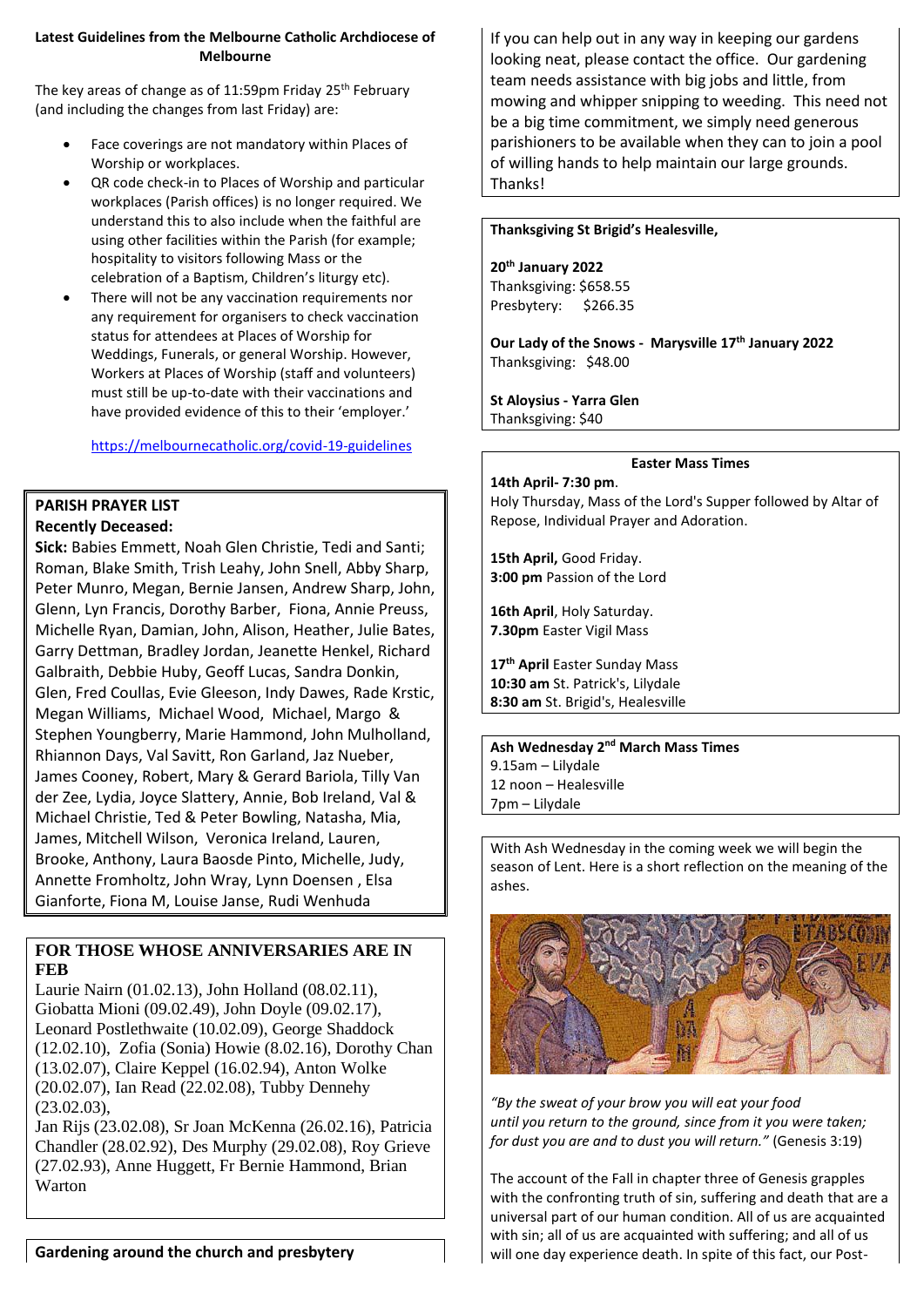Christian, Post-Modern and (increasingly) post-rational society doesn't seem to cope very well with all three. The reality of sin is flatly denied or repackaged as something that is good for us. Suffering is medicated away with drugs that numb or desensitise us to pain whether physical or mental. Death is shuttered away from us behind the freshly lacquered wood of the coffin and the stainless-steel vault of the morgue. Few people today think to pray for those who have died, or to have Masses offered for repose of the souls of the faithful departed, or to visit the graves of loved ones at the cemetery. Fewer still are those who spend time pondering their own death. Instead, most of us go busily about our lives with the peculiarly irrational self-deception that we are always going to be here. When the cold reality of death finally does confront us we find ourselves in a state of shock and disbelief. The shrill terror in response to COVID-19 provides a window of insight into Western culture's incapacity to deal with the possibility, however remote, of dying. The paralysing, hysterical, and at times apoplectic fear of death is symptomatic of a culture that has jettisoned belief in the immortality of the soul and an afterlife. Many today, including Christians, live as though this life is all they have. Alas, how many Catholics could say with the detached resignation of St Paul: "If we live, we live for the Lord; if we die, we die for the Lord. So whether we live or die we belong to the Lord."? (Romans 14:8)

The liturgical action of the imposition of ashes for Ash Wednesday is a *sacramental*, which is to say, it is like a minisacrament: it is 'an outward sign of an invisible reality that confers grace'. The outward sign of the ashes functions a symbol of death and destruction because something that it burnt to ash is completely unrecoverable and dissipates before our eyes. The grace of recognising our own earthly mortality is that we can prepare well for our eternal life. The ashes, from the burnt palms of the previous year's Palm Sunday, are marked on the forehead (or sprinkled on the head) accompanied by the words: *"Remember that you are dust, and unto dust you shall return",* an obvious reference to Genesis 3:19. The imposition of ashes offer us a vivid and poignant reminder of our mortality, as sons and daughters of Adam and Eve. Through life we contend with the trials and burdens of the day, working 'by the sweat of our brow'. In our fallen state, with a weakened will and a faltering judgment, we all too often fall into sin. This too is a burdensome part of our human estate, prompting St Paul to exclaim: "What a wretched man I am! Who will rescue me from this body of death?" (Romans 7:24).

By his incarnation and Passion Jesus takes the burden of fallen humanity upon himself. Jesus, in his Sacred Humanity experiences physical, psychological and spiritual suffering: sweat, blood, tears, hunger, thirst, fatigue, temptation, pain, betrayal, abandonment and desolation are all clearly attested to in the Gospels. Jesus did not sin, but as St Paul says "God made him who had no sin, *to become sin for us*" (2Cor 5:21). What does St Paul mean here? Elsewhere St Paul teaches that "the wages of sin is death" (Romans 6:23), yet Jesus without having sinned himself experiences the penalty of death. Jesus, the sinless one, chooses to atone for the guilty: he dies that we may live. The ashes on our forehead impress upon our mind not only the reality of our own death, but the death of the One who died for us. In this way Ash Wednesday orients us toward Good Friday. As we embark on this holy season of Lent may we strive to use our Lenten disciplines to practice 'dying' to

ourselves daily, so that "it is no longer I who live, but Christ who lives in me." (Galatians 2:20).

Yours in Christ Fr Francis Denton

## **From Debbie's Desk**

I am always a little amused when an unexpected whisper stops me in my tracks, and grabs my attention. God reminds me he is there! People, places, events and insignificant daily activities can be an occasional jogger to say 'tune in!'. God throws out regular invitations to us all, sometimes serious, sometimes playful, and we need open hearts to catch the whisper, and to find a way to respond. For instance, a line from this week's Responsorial Psalm stopped me and made me think. From a page full of words, *'It is good to give thanks to the Lord, to make music to your name'* caught my attention, and hung on. I had a bit of a chuckle. One of the talents that definitely passed me by is my singing ability. I aim for a note, but I wind up left, right, rarely on centre, as hard as I may try. I could certainly joke that God wouldn't actually want to hear me singing in his direction! This is of course tongue in cheek. But it made me wonder what music I have to make to God's name, as the Psalm suggests I should.

It occurred to me that we are so caught up with what is wrong with the world that it is easy to overlook what is wonderfully right. The world is indeed a beautiful place, and it is great to be reminded to thank God for his goodness to us. In dedicating our lives to God, we praise him by simply being who we are, and we take up 'the song', continuous music made to God's name by our world. If we wander into our own back yard and simply listen, we can identify lots of individual sounds. We can pick out the lawnmower next door, cockatoos in a nearby tree, hammering and sawing going on down the street, multiple birds singing on the roof and at the bottom of the garden, someone's loud tv, etc, etc. For the most part, individual sounds become a symphony, a harmonious melody of life that flows around us, carrying us with it, even when we are not listening. Thinking about this concept allows me to offer the melody of my life to God, just as the Psalm recommends. My activities, my thoughts, my conversations, my emotions all combine as individual notes in an ever building, harmonious symphony. I recognise God's great gifts to me, and thank him for my beautiful family, for my vocation, for my parish, for my place in our beautiful, complex, finely balanced world, and for countless other blessings for which I am deeply thankful, adding notes to 'the song'. My personal notes add to the notes we all contribute to the music that flows around us, drifting heavenwards in a continuous river of relationship with our creator. Beautiful voices, in tune, clear and sweet, carry those of us who sound more like excited geese! When we are too overwhelmed, too sad, too sick, too anything to join in, the choir sings for us. So too does the world's song carry us, absorbing our own squeaks as its own. Watch any documentary, nature cannot help but praise God, its creator, its very life force. Good people care for each other, an expression of being made in God's image. The needy thankfully receive from the hand of one who notices what is lacking and stops to help. Courage, generosity, joyful celebration, encouragement and an understanding heart are offered to others by ordinary people in every street in every land in every country, every day. In every second of every